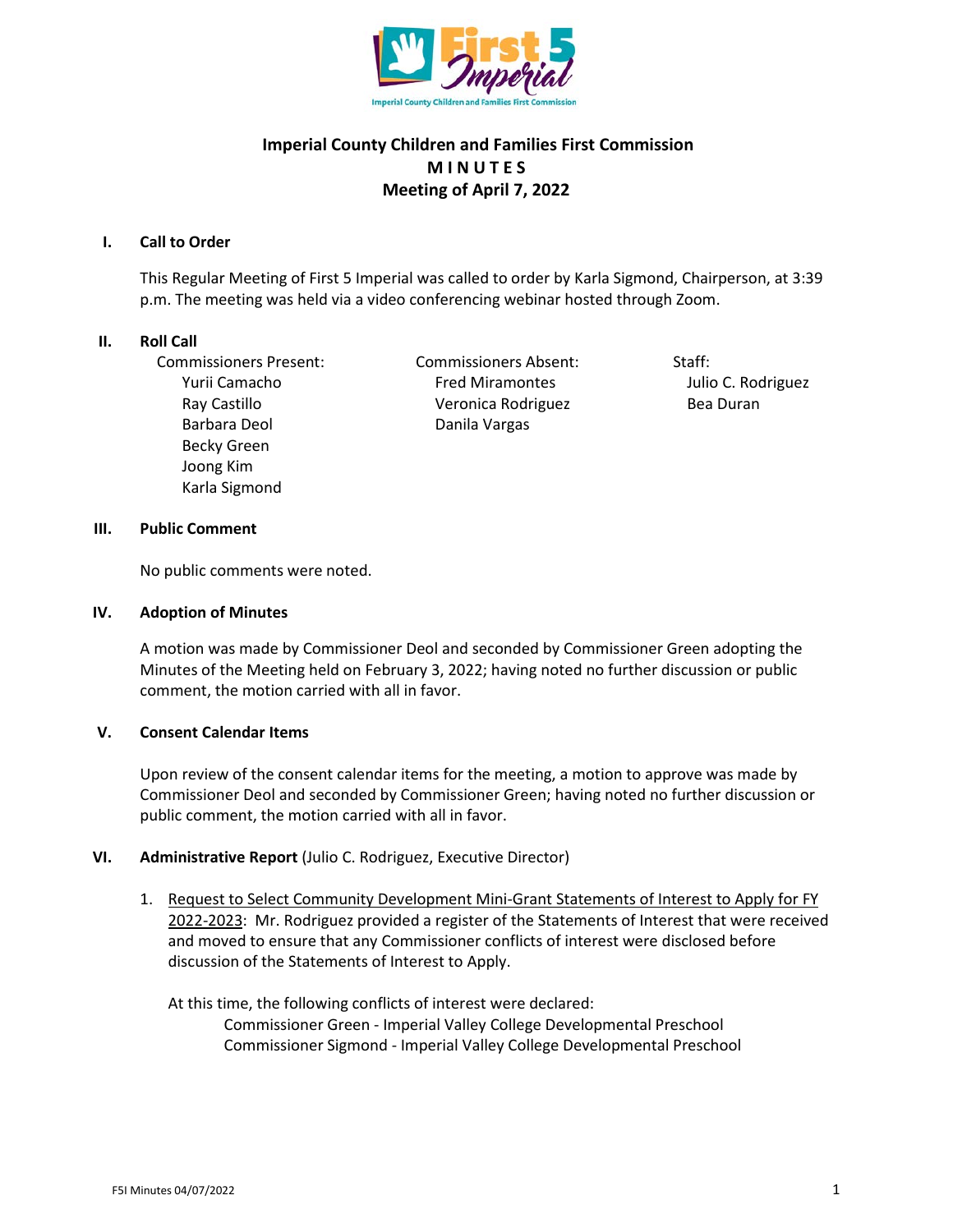Commissioners Green and Sigmond will "mute" their devices during discussion of the Imperial Valley College Development Preschool Statement of Interest to Apply and were asked not to comment on this issue at any time.

Mr. Rodriguez identified the Statements of Interest that were received in response to the Community Development Mini-Grant:

- o Heber Elementary School District Proyecto LISTOS
- o Imperial County Office of Education Early Start Inclusion Program for Special Education
- o Imperial County Child Abuse Prevention Council Little Steps
- o Imperial Public Library Little Hands Say Big Words
- o Imperial Valley College Developmental Preschool Outdoor Community Concert
- o Imperial Valley Regional Occupational Program Project CARE
- o UC Desert Research and Extension Center Farm to Preschool Festival

Commissioners agreed to review and decide on each Statement individually, and the following discussion ensued to which action was taken.

Heber Elementary School District: Proyecto Literacy, Interventions, School Readiness, and TK Opportunities and Support intends to provide an early intervention parenting program that will target incoming Transitional Kindergarten students at Heber Elementary School District. The district plans to serve 40 families, 60% of the families. The program will offer 25 weekly lessons of instruction to parents and will focus on targeting high needs families which includes children with special needs. An issue may be that this would be the first time the district offers this program, though a strength identified is that the program will conduct home visitations, and leverage school funds for this project. Commissioner Deol commented that she was concerned whether the school district would be able to keep the parents engaged for 25 weeks.

A motion to invite the Heber Elementary School District to submit a mini-grant application was made by Commissioner Green and seconded by Commissioner Deol and having noted no further discussion or public comment the motion carried with all in favor.

Imperial County Office of Education: The Early Start Inclusion Program for Special Education proposes to continue supporting their inclusion model program targeting moderate to severe children with disabilities. Children will work in a classroom setting with other peers under the direction of the teacher, and lesson plans for parents will be created. The project will also provide staff development and training to support the integration of special education students into the classrooms. Potential strengths identified were that children with special needs will receive an inclusive setting environment; the staff trainings are evidence-based; and the focus is on children with special needs. A weakness identified is that this program will only be offered at two preschools. Mr. Rodriguez added that the Commission generally funds a major grant in support of this program; however, the agency missed the deadline to submit the RFP.

A motion to invite the Imperial County Office of Education to submit a mini-grant application was made by Commissioner Green and seconded by Commissioner Deol and having noted no further discussion or public comment the motion carried with all in favor.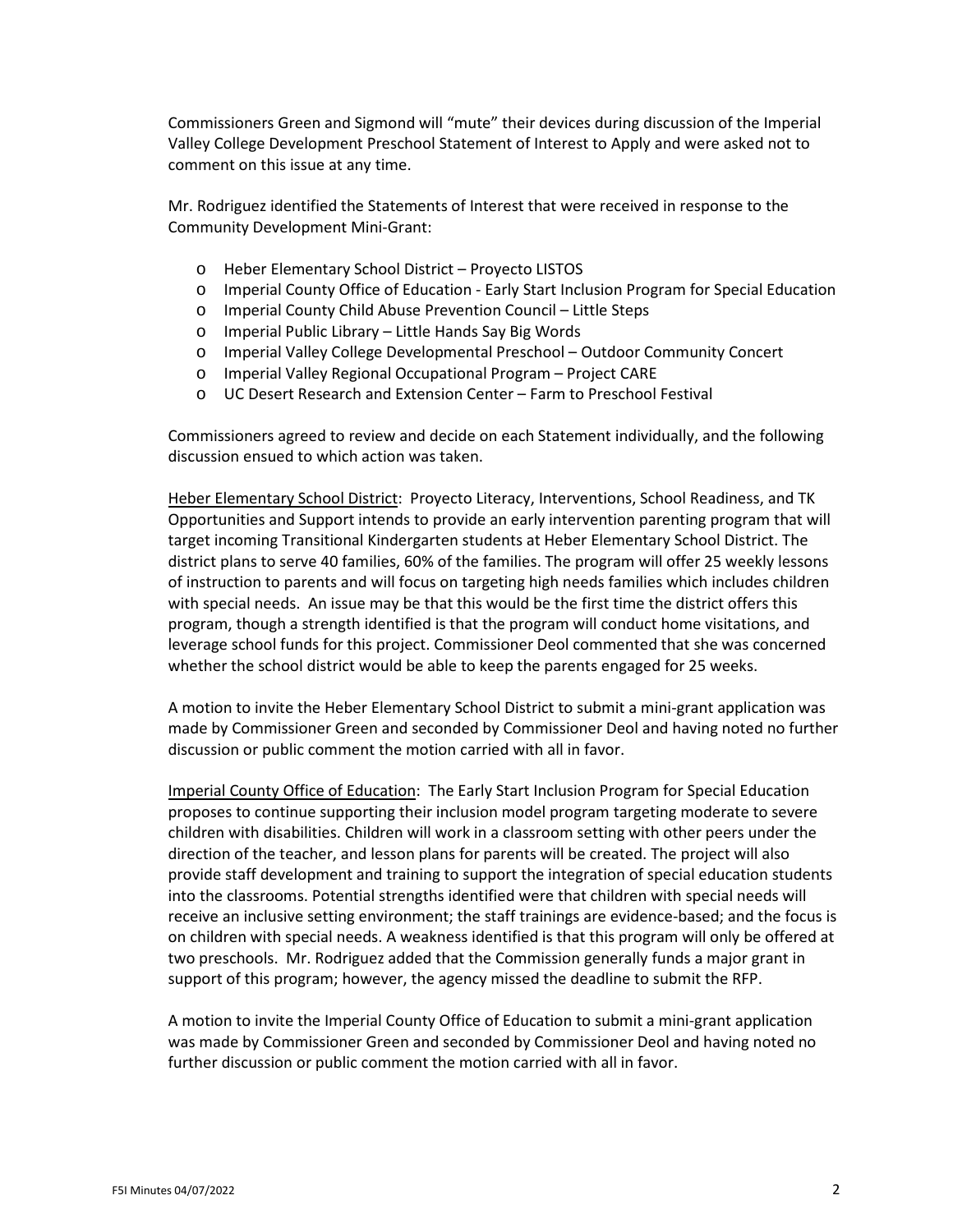Imperial County Child Abuse Prevention Council: The Little Steps project is proposing to offer parenting classes to 125 parents using the Incredible Years curriculum. The parent trainings are offered using age-appropriate components; are available in English/Spanish; are held within a span of 4 to 8 weeks, depending on the age of the child or if the parent is court-ordered to attend. A weakness identified is that the CAP Council has been depending on funding for the Commission to fund this project over several years.

A motion to invite the Imperial County Child Abuse Prevention Council to submit a mini-grant application was made by Commissioner Deol and it was seconded by Commissioner Green and having noted no further discussion or public comment, the motion carried with all in favor.

Imperial Public Library: The Little Hands Say Big Words project proposes to facilitate activities to teach expectant parents and families how to teach their children to communicate using American Sign Language (ASL). The program will be to enhance services related to a grant being implemented by the library called "SPROUT". This program will support learning opportunities for young children and strengthen families, and intends to also support children with autism. The project indicated that they have a dedicated space within the library for children; and staff will be receiving ASL training. Mr. Rodriguez noted that this is an interesting concept, and the library is not asking for much funding; he also advised that this priority does not fall under the Commission's Strategic Plan. He further indicated that there is no research that clearly supports the benefit of children signing; however, there is anecdotal information showing the benefits of communicating in sign language with children. Commissioner Green stated that Imperial Valley College has offered baby sign language to parents, and it is very easy for parents to pick up on. She is recommending that the Imperial Public Library explore this option.

A motion to invite the Imperial Public Library to submit a mini-grant application was made by Commissioner Green and it was seconded by Commissioner Deol and having noted no further discussion or public comment the motion carried with all in favor.

At this time, it was noted that Commissioner Sigmond and Commissioner Green abstained from discussion and muted their devices.

Imperial Valley College Developmental Preschool: The Outdoor Community Concert program will provide parents a creative learning opportunity in a concert format. Concert activities will encourage motor development and physical activity in children as well as providing health education for families. Families have been limited in general to activities due to Covid-19, and this concert program proposes to engage families in a fun activity. The program promotes school readiness in children and brings parents back to engage in community settings. The Statement was not clear if this is a one-time event or if it is ongoing, and it does not indicate how many families they will target. Commissioner Deol stated the funding may be too much for a one-time event.

A motion to invite the Imperial Valley College Developmental Preschool to submit a mini-grant application was made by Commissioner Kim and it was seconded by Commissioner Castillo; having noted no further discussion or public comment the motion carried (Favor-Castillo, Kim, Deol, Camacho; Abstain-Sigmond, Green; Noes-0).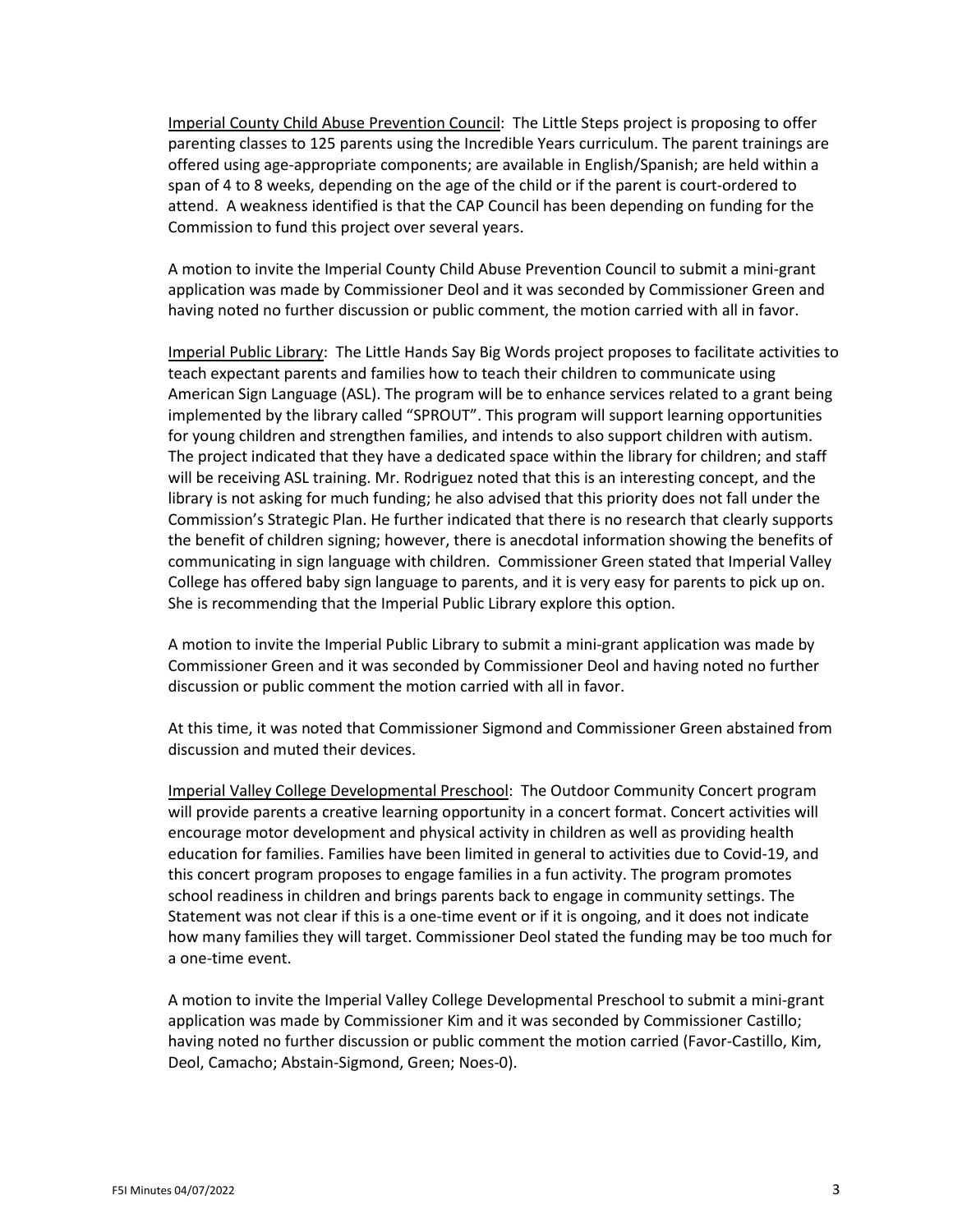Imperial Valley Regional Occupational Program: Project CARE is an enhancement to the HIPPY Program offered through the Project Nenes major grant. The Home Instruction for Parents of Preschool Youth (HIPPY) supports the school readiness of children by providing thirty weekly lessons of instruction to develop literacy, language and communication, math, science and physical development in children. The project proposes to serve an additional 10 to 15 new children who are not already attending preschool. Mr. Rodriguez to realize the mini-grant services identified depends on funding of the major RFP grant which the Commission is currently considering.

A motion to invite the Imperial Valley Regional Occupational Program to submit a mini-grant was made by Commissioner Kim and it was seconded by Commissioner Castillo and having noted no further discussion or public comment the motion carried with all in favor.

UC Desert Research and Extension Center: The Farm to Preschool Festival plans to offer a onetime event that will target children 0-5, caregivers, parents and ECE providers. The goal of the festival is to influence healthy eating habits in young children, and healthy living habits. The project plans to partner up with other programs for that day including Farm Start and Cal-Fresh, as well as engage various community organizations. The agency had an event last year and there was a concern noted over transportation.

A motion to invite the UC Desert Research and Extension Center to submit a mini-grant application was made by Commissioner Green and it was seconded by Commissioner Deol. Commissioner Deol would like to encourage the agency to invite 4H students and the Boys and Girls Clubs. Having noted no further discussion or public comment the motion carried with all in favor.

Commissioner Sigmond is requesting that all Commissioners receive a notice of the date the event will take place and is encouraging Commissioners to attend.

2. Request to Approve the Community Development Mini-Grant Guidelines Step 2: At this time, Mr. Rodriguez sought approval to release the Mini-Grant Guidelines, Step 2. These guidelines will be provided to the agencies that were invited to submit applications as part of Step 2. Mr. Rodriguez further added that \$150,000 was allocated for the mini-grant projects, with a maximum funding award of \$25,000 each. He estimates the Commission should be able to fund seven mini-grant projects. The deadline to submit mini-grant applications is set for May 12, 2022, and Commissioners will meet on June  $2<sup>nd</sup>$  to make a final selection of projects.

Mr. Rodriguez also identified minor changes being recommended to update the guidelines and asked if Commissioners wanted to receive hard copies of the applications or if they should be sent by email. By consensus, mini-grant applications will be sent by email and hard-copies will be provided upon request.

A motion was made by Commissioner Green, and it was seconded by Commissioner Deol, to approve the release of the Community Development Mini-Grant Guidelines Step 2; having noted no further discussion, the motion passed with all in favor.

3. Request to Approve the First 5 California Annual Report FY 2020-2021: Mr. Rodriguez provided copies of the Annual Report and explained that all county Commissions are asked to review and